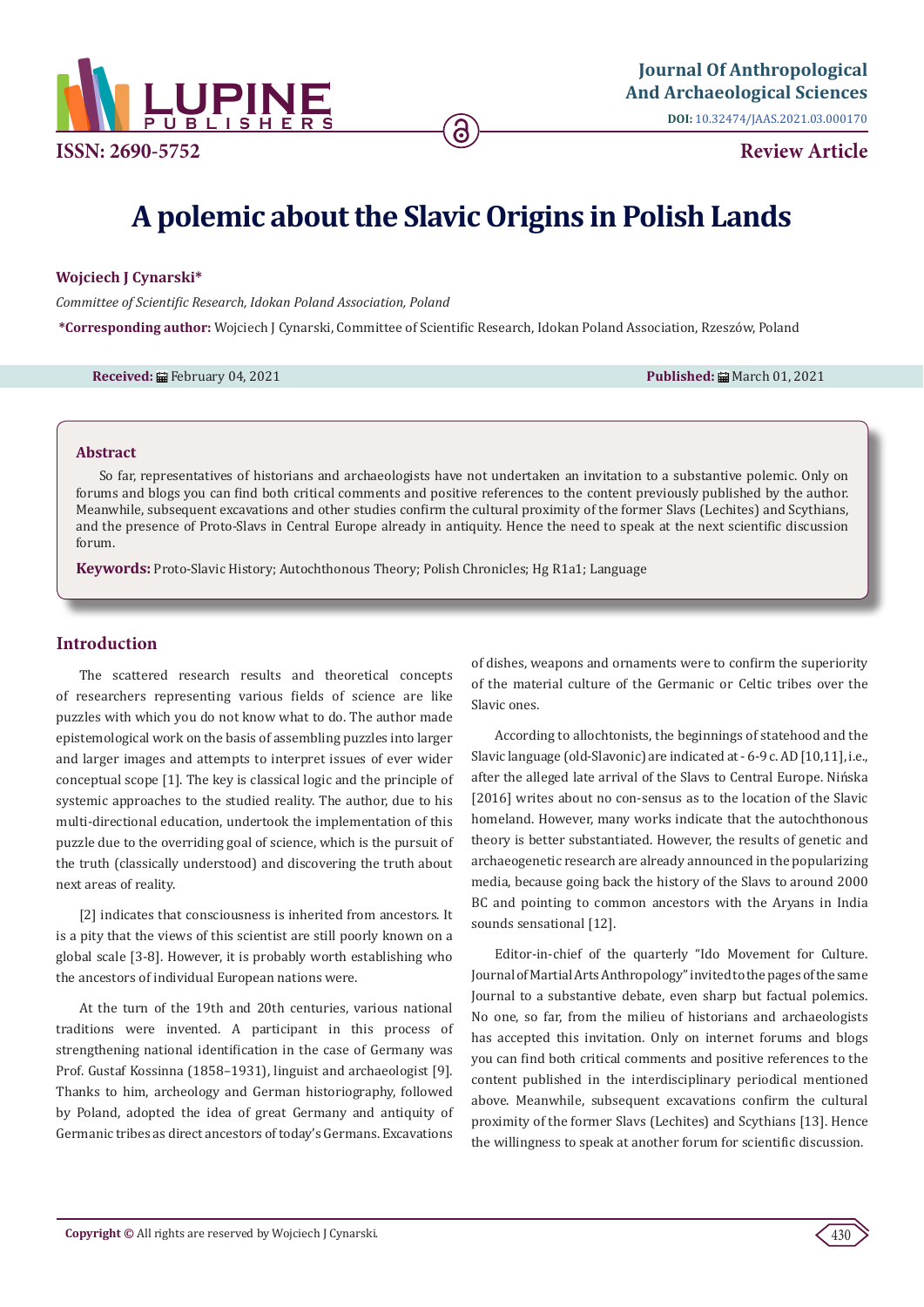# **A Brief Overview of the Opinions**

Despite the fairly unambiguous results of genetic research, the dispute between the supporters of the late appearance of the Slavs and the supporters of their long-term stay in the lands of today's Poland does not seem to be close. Despite the fact that the theory of the autochthonous origin of today's Poles is confirmed, among others, by:

- a. Linguists -[14-18] and others [19-21].
- b. Researchers of historical sources [22-24].
- c. Archaeologists [19,22,25,26].

d. Anthropologists (comparative research on the shape of skulls) [27].

e. Geneticists [28,29,30].

On the other hand, the author of this essay does not find a rational justification for the concept of the late arrival of the Slavs in the basins of the Vistula and Oder - be it from the Pripyat or the Danube only around the 7th century AD. However, books popularizing this version of history (or rather narrative) are still being published [31,32]. In them, as well as in many school textbooks, a kind of dogma is adopted about the creation of culture in Central Europe by the Celts and Germans, and the Slavs are not actually here until the 7th c. AD.

[33] Tries to reconcile the supporters of the concept of allo- and indigenous origin of the Slavs in Poland (Polish lands). However, is it feasible? They have either been here or have just come. The dispute concerns Biskupin and the Lusatian culture, excavations in Trzcinica and many other places. However, if the immediate ancestors of Poles lived in Poland and in today's Germany from around 2000 BC [19,34], it might be worth rereading the works of the oldest Polish chroniclers, especially the master Wincenty Kadłubek.

# **Chronicles and Other Sources**

Blessed Wincenty Kadłubek (died 1223), a bishop, a welleducated man, described the heroic deeds of King Krak and his daughter in "KronikaPolska". The same Krak defeated the Gauls (Celts) in Pannonia and became the king of the Slavic lands - from today's Poland to Carinthia. Wanda (actually Wąda, where the "ą" should be read as "au") was one of Krak's daughters. The dates of the events point to the 5th century BC. Nota bene Queen Wanda's mound is located in the village of Mogiła near Kraków, where a Cistercian monastery was built [35]Kadłubek wrote about the twotime defeat of the Danes (Vikings?), Then about defeating the Gauls (Celts) and conquering the areas as far as Greece and the lands of the Romans. In the 4th century BC, Leszek or Lestko was to rule and defeated Alexander of Macedon (that seems unlikely). "The

previously indicated border between Lechia and the country of the Parthians and a description of the victorious war with Macedonians [Wincenty 1208, book 1, chap. 9: 20-25] may testify that Kadłubek identified the Lechites with the Scythians" [36].

It is not true, as some enthusiasts of the kingdom of Lechia claim, that the Roman Catholic Church blocked the knowledge of the pre-Christian history of that kingdom. On the contrary, the first Polish chronicles were written by bishops, i.e., church hierarchs [37,38]. It is them that we owe the knowledge of pro-Polish events from ancient times. Jan Długosz [1867: 22] wrote that "Lech, the father of Lechites or Poles" ruled before 500 BC.

Matej Bor read the Venetian language as Slavic [16]. The Indo-European people, or rather the Ario-Slavic people, which were characterized by a significant domination of the R1a1 Y-DNA haplogroup, reached the areas of today's Germany and Scandinavian countries (today's Norway and Sweden). Before the Germanic tribes and languages developed, the Proto-Slavic languages could dominate these areas, adjacent to the Proto-Celtic and pre-Indo-European peoples (with the dominant hg I1 and its mutations).

# **Pre-homeland of the Slavs**

The pre-homeland of all Slavs was probably the Odra and Vistula river basins, as in relation to the first millennium BC it follows from the linguistic analyzes of Witold Mańczak [1981: 132]. The Old Slavic names of the rivers confirm the autochthonousness of the Slavs in the areas east of the Elbe, which at the same time falsifies the allochthonous concept of Godłowski [1986]. Other studies also point to the Vistula basin as the most likely Slavic residence. This is the result of the genetic research of Peter Ralph and Graham Coop [39,40]. This confirms the theory of the autochthonous origin of the Slavs.

According to new archaeological and archaeo-genetic research, we can conclude that people inhabiting the southern territories of present-day Poland before 2000 BC were genetically close to earlier communities from these areas [41,29]. Then, in the Bronze Age, that is before 1000 BC, in today's southern Poland, there were three groups of people, characterized by archaeologists using three terms: the Mierzanowice, Strzyżów culture and the Trzciniec cultural circle. Genetic studies of mtDNA (female inheritance) from 80 skeletons excavated in the cemeteries of these cultures show that there was continuity of population. However, from the beginning of the 3rd millennium BC, there was an influx and interbreeding of the local population with the nomadic population of the Eastern-European steppes. It also turned out that in the community of several hundred years later: the Mierzanowice culture or the Trzciniec cultural circle - genetic continuity (related to the culture of corded ware) is visible, present in the female lines. Dr. Eng. Anna Juras from the Adam Mickiewicz University in Poznań (Poland) stated in an interview: "We found that representatives of

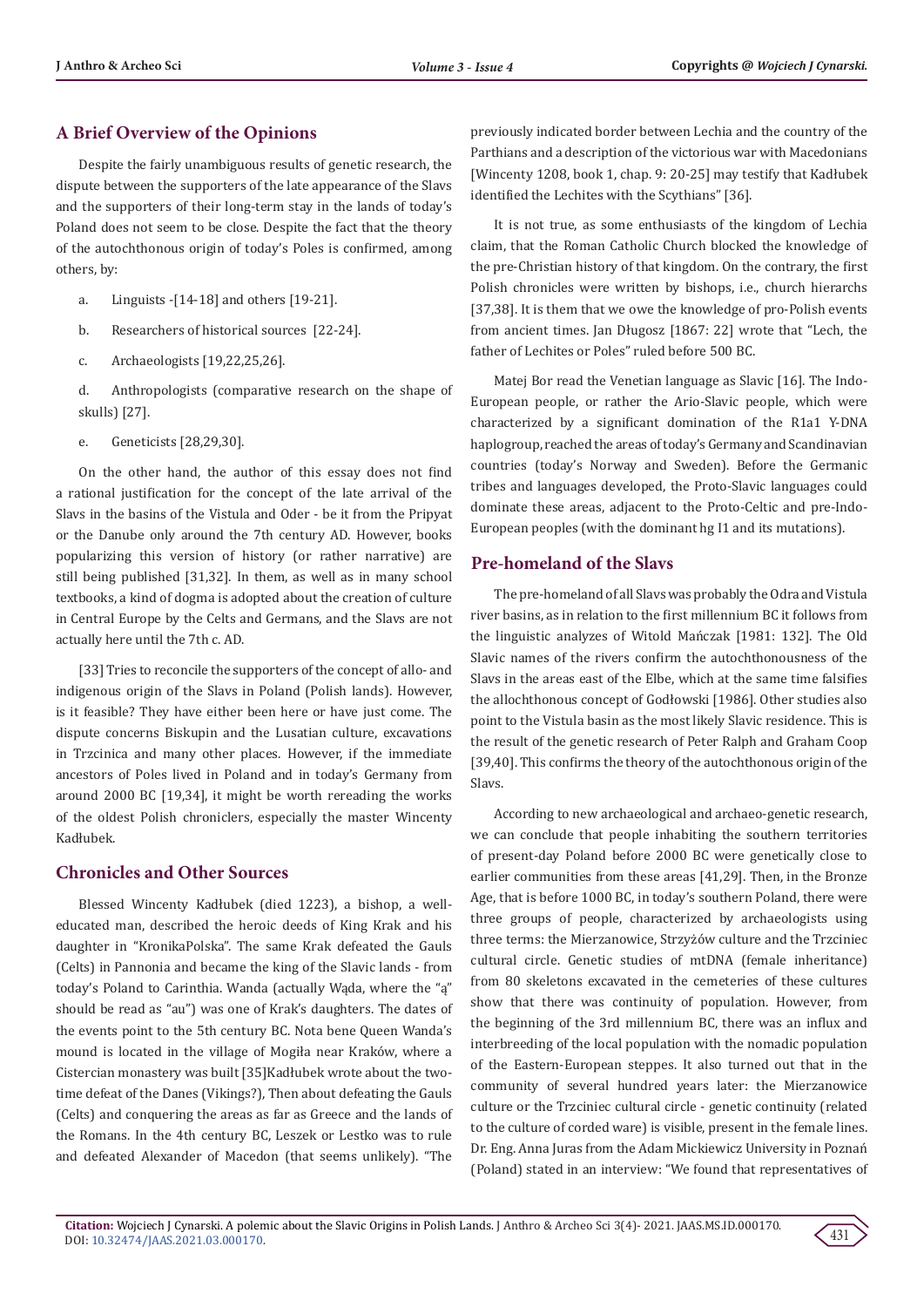the communities associated with the Mierzanowice, Strzyżów and Trzciniec cultural circles (which existed from 2400 to 1100 BC), genetically resembled populations from the steppe from the vicinity of the Black Sea - and their descendants, including communities associated with the culture of corded ware" [42,43].

Is it not a confirmation of strong ties, perhaps even identity, the Scythian state and the legendary Lechia? The genetic and cultural relationships of the Ario-Slavic peoples have already been published in the pages of "Ido Movement for Culture. Journal of Martial Arts Anthropology" four articles [13,20,36,44], and the editor-in-chief invited to a possible polemic.

## **Weapon kinship**

The relationship of the military traditions of the Slavs and Scythians was already analyzed separately [20, 44]. New excavations are shedding new light here. The bronze swords found at the site of the battle on the river Dolęza (or Dolenica, German Tollense), fought around 1250 BC, were very similar to the Scythian ones. Perhaps the reason for this was the cooperation of the Proto-Slavic Lechites in Lusatian culture with the Scythians [26]. And this is also an argument in favor of the opinion that there was some Slavic (Lechite?) Statehood at that time.

Asian nomads in the territories occupied by the early Slavs carried out a mutual cultural exchange with them. Did the Huns attack the lands of the Slavs, or - as [45] wrote, did they help them in the fight against the Goths? Significantly, the Huns Attila (406- 453) and his brother Bleda (390-445) were sons of Mundzek, and grandsons of Kurdiak. Are these East Asian or rather Slavic names? We don't know if their features were Indo-European or rather typical of the yellow race. What we do know is that the Hun army was multi-ethnic. They were especially horse archers - like Scolotians called Scythians [46].

The same applies to the Avars in the 6th-7th centuries. Were they a Scythian tribe? Did they use the Slavic language in their country? Perhaps. However, they undoubtedly used a special bow, just like the Scythians and Sarmatians, Huns, Parthians and Pechenegs, and later the Tatars, as well as Polish cavalry - from light cavalry to hussars. It was a reflective (reversible), composite bow - made of wood and bone. Later, apart from the saber, it was an attribute of the Polish nobility. We can talk about the community of the composite arch. Of course, it was not the only armament of the peoples and nations mentioned [47,48].

Scythians are horse archers, and "every adult free man was a warrior" [49]. Similarly, at the stage of military democracy, every Slav, even if it was a settled one, was a fighter if necessary (i.e., war). However, especially the nomadic peoples of the steppe region of Europe and Asia have perfected horse-fighting and the use of the bow for centuries. A reflex arc of the Scythian type differed only

slightly from the shape of the Hunnic bow [50]. Together, we can talk about a certain community at the same time genetic, hoplological (in terms of the use of weapons and technical and tactical skills in martial arts) and perhaps also the linguistic community of the Ario-Slavic peoples.

## **Even earlierbeginnings**

Meanwhile, according to the Italian-Dutch linguist Mario Alinea - the Illyrians, the Dacians-Gets and the Thracians, and the Weneds were Slavs. The Proto-Slavic cradle could have been located between the Danube and the Vistula River as early as 6000-5000 BC (the Danube cultures of Vinča and Baden). The professor considers this thesis about the so-called "late arrival" of the Slavs to Europe as completely absurd [17,45]. If he is right, could not statehood the legendary Lechia described by Polish chroniclers - have existed since 6000 BC?

"Language and languages are much more ancient than traditionally thought. Consequently, also the record of their origins, change and development must be mapped onto a much longer chronology, instead of being compressed into a few millennia, as traditionally done, …" [51]. Thus, the language, and after it, the social and material culture of the Slavs (Proto-Slavic), could well precede the expansion of the Aryans and the Scythian state. Wenedowie / Wenetowie - they are Slavs, just like the creators of Vinča culture. If the Słews (Suevi), Wędowie (Wenedowie / Wandalowie) and the Goths / Gets, the ancestors of the Western Slavs, came from the Balts, it was also the Balts - from their north-eastern branch. They separated themselves by mixing with the Finnish tribes (hg N).

In area of today's Poland, wheeled carts and spiral ornaments have been in use since around 3650 BC [52], or maybe even earlier. Hence the influence of the nomads from the Asiatic steppes (common ancestors of the Ario-Slavic peoples of hg R1a1) would have to come early enough [53], or it was a parallel development. The Polish surnames Cyna, Cynar, Cynarski and Kowalski may be a reminder of the metallurgy of our Bronze Age ancestors from the Bronze Age, Vinča or related culture. These would be the beginnings of a technological civilization in Europe. The profession of a blacksmith could be born on the Danube.

Statistical analyzes showed that 'Aryo-Slavic languages' (the concept was introduced by [36]) were the source for the Avestan, Vedic Sanskrit and many Indian languages on the one hand, and Slavic, Italo-Celtic (Latin, Old-Irish, Romance) and Germanic on the other [54]. Proto-Slavic is the basis for other "Indo-European" languages; Proto-Slavic is the trunk of the Indo-European language tree, not its branch. According to [55], Proto-Slavic was synonymous of the Proto-Indo-European. Proto-Slavic and today's Polish language, retaining the nasal sounds, are closest to the original language of "Indo-Europeans"[56,57].

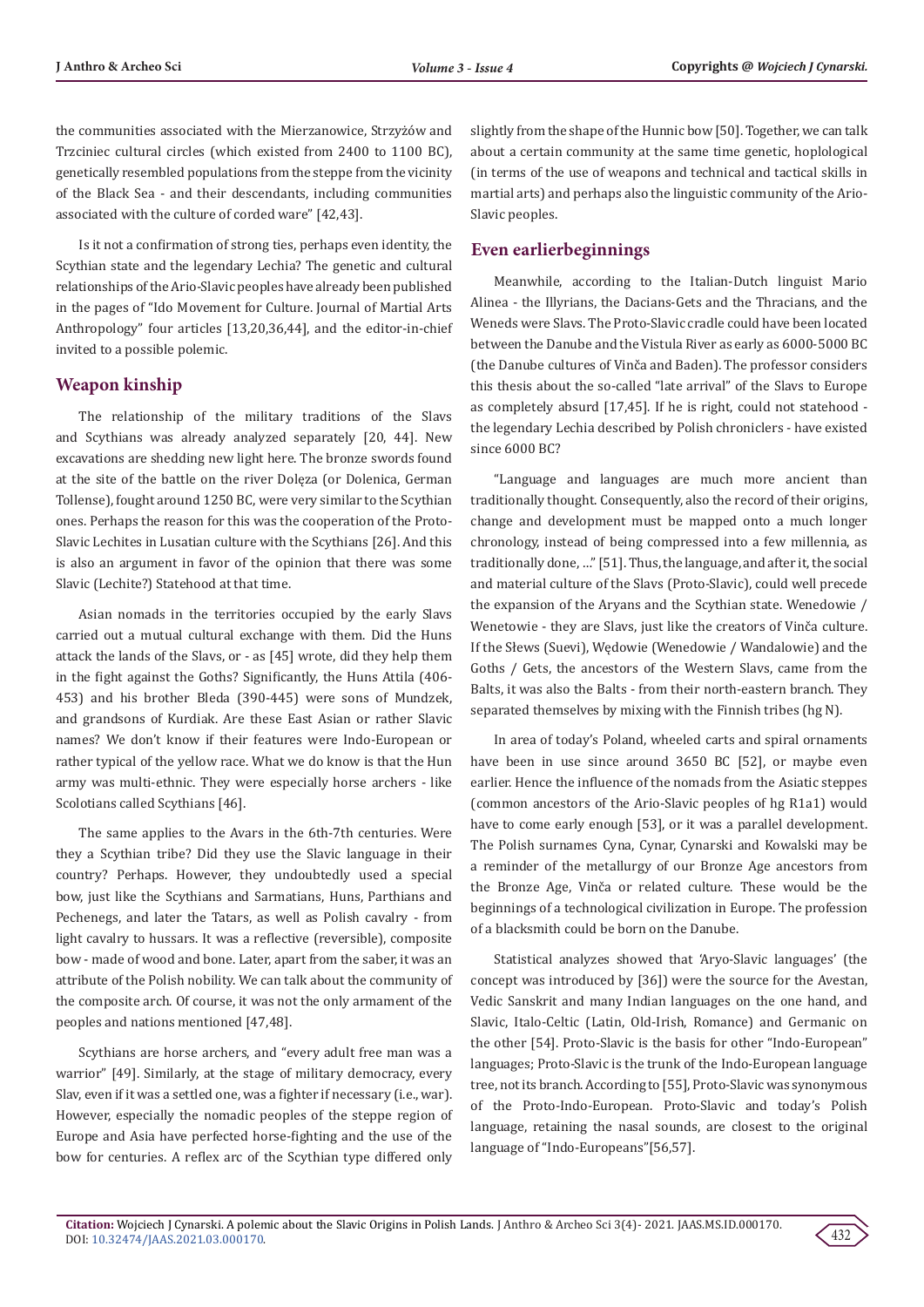# **Conclusion**

In conclusion, a wider look at the history of the Slavs in Europe, especially the Western Slavs, falsifies the concept of the late arrival of the Slavs. The arguments of linguists, historians, physical anthropologists and geneticists quite clearly indicate the early and permanent settlement of the Lusatian archaeological culture by the Slavs. The Proto-Slavic language could have been developed since the earlier Danubian cultures, as the root of Ario-Slavic and other Indo-European languages.

#### **References**

- 1. [Hetherington SC \(1996\) Knowledge Puzzles. An Introduction to](https://catalogue.nla.gov.au/Record/485726)  [Epistemology, Westview Press, Boulder \(Colorado\) & Oxford.](https://catalogue.nla.gov.au/Record/485726)
- 2. Szyszko-Bohusz A (1996) Nieśmiertelność genetyczna. Czydziedziczymyświadomość? [Genetic immortality. Do we inherit consciousness?] Wyd. Barbara, Kraków, Poland.
- 3. Szyszko-Bohusz A (2001) Modern psychical hygiene and holistic pedagogy in the light of the hypothesis of genetic immortality. Ido Movement for Culture 2: 133-143.
- 4. Szyszko-Bohusz A (2001) New anthropology for the third millennium? Genetic im m ortality and its socio-moral, economic, psychological, pedagogical and medical consequences. Ido Movement for Culture 2: 87-91.
- 5. Szyszko-Bohusz A (2002) On genetic immortality part 2Problem of biological immortality of organisms of common genesis (logistics biology and philosophy). Ido Movement for Culture 3: 130-140.
- 6. [Szyszko-Bohusz A \(2002\) The nature of consciousness \(the essence of](http://imcjournal.com/index.php/en/volume-iii-2002-03/contents-vol-iii/1261-the-nature-of-consciousness-the-essence-of-40-years-of-research)  [40 years of research\). Ido Movement for Culture 3: 40-47.](http://imcjournal.com/index.php/en/volume-iii-2002-03/contents-vol-iii/1261-the-nature-of-consciousness-the-essence-of-40-years-of-research)
- 7. Szyszko-Bohusz A (2004) States of consciousness eluding scientific interpretation. Ido Movement for Culture 4: 165-189.
- 8. [Szyszko-Bohusz A \(2005\) States of consciousness problems and](http://imcjournal.com/index.php/en/volume-v-2005/contents-vol-v/1021-states-of-consciousness-problems-and-results-the-genetic-immortality-the-author-s-reflections-on-the-border-of-science-and-philosophy)  [results. The genetic immortality. The author's reflections on the border](http://imcjournal.com/index.php/en/volume-v-2005/contents-vol-v/1021-states-of-consciousness-problems-and-results-the-genetic-immortality-the-author-s-reflections-on-the-border-of-science-and-philosophy)  [of science and philosophy. Ido Movement for Culture 5: 145-156.](http://imcjournal.com/index.php/en/volume-v-2005/contents-vol-v/1021-states-of-consciousness-problems-and-results-the-genetic-immortality-the-author-s-reflections-on-the-border-of-science-and-philosophy)
- 9. [Hobsbawm EJ, Ranger TO \(1983\) The Invention of Tradition. Cambridge](https://www.worldcat.org/title/invention-of-tradition/oclc/8763782)  [University Press, New York, USA.](https://www.worldcat.org/title/invention-of-tradition/oclc/8763782)
- 10. Godłowski K (1986) Wschodnia koncepcja pierwotnych siedzib Słowian. Spór o Słowian [Eastern concept of the original seats of the Slavs. The dispute over the Slavs], Warszawa, Poland.
- 11. [Jirasek I, Hopsicker M \(2010\) Philosophical kinanthropology](https://www.tandfonline.com/doi/abs/10.1080/00948705.2010.9714780)  [\(philosophy of physical culture, philosophy of sport\) in Slavonic](https://www.tandfonline.com/doi/abs/10.1080/00948705.2010.9714780)  [countries: The culture, the writers, and the current directions. Journal of](https://www.tandfonline.com/doi/abs/10.1080/00948705.2010.9714780)  [the Philosophy of Sport 37\(2\): 253-270.](https://www.tandfonline.com/doi/abs/10.1080/00948705.2010.9714780)
- 12. Kawalec-Segond M, Martyka A (2020) Bałtosłowianie są genetycznie najbliżsi Ariom. A co mająwspólnego z indyjskimibraminami? [The Balto-Slavs are genetically closest to the Aryans. What do they have to do with Indian Brahmins?] Tyonek TVP.
- 13. Trybała-Zawiś[lak K \(2020\) The fortified settlement in Chotyniec \(south](http://cejsh.icm.edu.pl/cejsh/element/bwmeta1.element.desklight-af885502-c32e-4fa7-b50f-330434670028)[eastern Poland\) as part of military system of forest-steppe Scythia. Ido](http://cejsh.icm.edu.pl/cejsh/element/bwmeta1.element.desklight-af885502-c32e-4fa7-b50f-330434670028)  [Mov Cult J Martial Arts Anthrop 20\(4\): 55-63.](http://cejsh.icm.edu.pl/cejsh/element/bwmeta1.element.desklight-af885502-c32e-4fa7-b50f-330434670028)
- 14. Moszyński K (1957) Pierwotny zasięg języka prasłowiańskiego [The original range of the Proto-Slavic language], Zakł Na imOssolińskich, Wrocław - Kraków, Poland.
- 15. Mańczak W (1981) Praojczyzna Słowian [Pre-homeland of the Slavs], Zakład Narodowy im. Ossolińskich, Wrocław, Poland.
- 16. Bor M, Šavli J, Tomažič I (1996) Veneti. First Builders of European Community, Boswell.
- 17. [Alinei M \(2000\) An alternative model for the origins of European](https://www.torrossa.com/it/resources/an/2206502) [peoples and languages: the continuity theory. "Quaderni di Semantica"](https://www.torrossa.com/it/resources/an/2206502) [21: 21-50.](https://www.torrossa.com/it/resources/an/2206502)
- 18. [Borowiec K \(2012\) Kanon wiedzy na tema ttzw. etnogenezyS](https://repozytorium.amu.edu.pl/handle/10593/12834)łowian. Czasprzeł[omu \[The canon of knowledge about the so-called ethnogenesis](https://repozytorium.amu.edu.pl/handle/10593/12834) [of the Slavs. Breakthrough time\]." KwartalnikJ](https://repozytorium.amu.edu.pl/handle/10593/12834)ęzykoznawczy" 1: 1-15.
- 19. Haarmann H (2016) Auf den Spuren der Indoeuropäer. Von den neolitischenSteppennomaden bis zu den frühenHochkulturen [In the footsteps of the Indo-Europeans. From the Neolithic steppe nomads to the early high cultures] CH Beck Munich, Germany.
- 20. [Cynarski WJ \(2018\) Propinquity of Scythians and Slavs. Remarks on the](http://imcjournal.com/index.php/en/volume-xviii-2018/contents-number-1/1313-propinquity-of-scythians-and-slavs-remarks-on-the-state-of-knowledge-of-slavic-ethnogenesis) [state of knowledge of Slavic ethnogenesis, Ido Movement for Culture.](http://imcjournal.com/index.php/en/volume-xviii-2018/contents-number-1/1313-propinquity-of-scythians-and-slavs-remarks-on-the-state-of-knowledge-of-slavic-ethnogenesis) [Journal of Martial Arts Anthropology 18\(1\): 1-7.](http://imcjournal.com/index.php/en/volume-xviii-2018/contents-number-1/1313-propinquity-of-scythians-and-slavs-remarks-on-the-state-of-knowledge-of-slavic-ethnogenesis)
- 21. Cynarski WJ (2020) Linguistic and anthropological look at Lechitic-Slavic warriors and their contemporary descendants. The Linguistics Journal 14(2): 32-49.
- 22. Kostrzewski J (1961) Zagadnienieciągłościzaludnieniaziempolskich w pradziejach (od połowy II tysiacleciap.n.e. do wczesnegośredniowiecza) [The issue of the continuity of population of Polish territories in prehistory (from the first half of 2000 BC to the early Middle Ages], Poznań, Poland.
- 23. Makuch P (2013) Od Ariów do Sarmatów. Nieznane 2500 lathistoriiPolaków [From the Aryans to the Sarmatians. Unknown 2500 years of Polish history], KsięgarniaAkademicka, Kraków, Poland.
- 24. Leszczyński A (2016) Dawne źródłahistorycznełącząceWenedów, Wandalów i Słowian [Ancient historical sources linking Wends, Vandals and Slavs]," Forum Historyczno-Społeczne". Rocznik PTH O. w GorzowieWielkopolskim 4: 11-27.
- 25. Kostrzewski J (1949) Kulturaprapolska [Pre-Polish culture] (2nd edn.). InstytutZachodni, Poznań, Poland.
- 26. Bukowski Zb (1977) The Scythian influence in the area of Lusatian culture, PAN-Ossolineum, Wrocław, Poland.
- 27. [Czekanowski J \(1957\) Wstęp do historiiS](https://beluga.sub.uni-hamburg.de/vufind/Record/1080752072)łowian. [Perspektywyantropologiczne, etnograficzne, archeologiczneijęzykowe](https://beluga.sub.uni-hamburg.de/vufind/Record/1080752072) [\[Introduction to the history of the Slavs. Anthropological, ethnographic,](https://beluga.sub.uni-hamburg.de/vufind/Record/1080752072) [archaeological and linguistic perspectives\] InstytutZachodni, Pozna](https://beluga.sub.uni-hamburg.de/vufind/Record/1080752072)ń, [Poland.](https://beluga.sub.uni-hamburg.de/vufind/Record/1080752072)
- 28. [Klyosov A, Rozhanskii \(2012\) Haplogroup R1a as the Proto Indo-](https://m.scirp.org/papers/17707)[Europeans and the Legendary Aryans as Witnessed be the DNA of Their](https://m.scirp.org/papers/17707) [Current Descendents. Advances in Anthropology 2\(1\): 1-13.](https://m.scirp.org/papers/17707)
- 29. [Juras A, Dabert M, Kushniarevich A, Malmstrom H, Raghavan M, etal.](https://journals.plos.org/plosone/article/figure?id=10.1371/journal.pone.0110839.t002) [\(2014\) Ancient DNA Reveals Matrilineal Continuity in Present-Day](https://journals.plos.org/plosone/article/figure?id=10.1371/journal.pone.0110839.t002) [Poland over the Last Two Millennia. PLoS ONE 9\(10\): e110839.](https://journals.plos.org/plosone/article/figure?id=10.1371/journal.pone.0110839.t002)
- 30. [Underhill PA, Poznik GD, Rootsi S, Jarve M, Lin AA, etal. \(2015\) The](https://pubmed.ncbi.nlm.nih.gov/24667786/) [phylogenetic and geographic structure of Y-chromosome haplogroup](https://pubmed.ncbi.nlm.nih.gov/24667786/) [R1a. European Journal of Human Genetics 23\(1\):124-131.](https://pubmed.ncbi.nlm.nih.gov/24667786/)
- 31. Koper S (2013) Piastowie. Wędrówki po Polscepierwszejdynastii [The Piasts. Wandering through Poland of the first dynasty]. Bellona, Warszawa, Poland.
- 32. Pohanka R (2018) Die Urges chichte Europas [The prehistory of Europe]. Marix, Hamburg – Berlin, Germany.
- 33. [Kowalski M \(2019\) Geografia](https://www.ejournals.eu/PKKS/2019/Vol-XV/art/15246/) średniowiecznejSłowiańszczyzny [\[Geography of Medieval Slavdom\]," KulturaS](https://www.ejournals.eu/PKKS/2019/Vol-XV/art/15246/)łowian. RocznikKomisjiKulturySł[owian PAU" \[Proceedings of the Commission](https://www.ejournals.eu/PKKS/2019/Vol-XV/art/15246/) [on the Culture of the Slavs\] 15:15-64.](https://www.ejournals.eu/PKKS/2019/Vol-XV/art/15246/)
- 34. [Cynarski WJ \(2020\) A Contribution to Pre-Polish Antiquity.](https://www.researchsquare.com/article/rs-88193/v1)
- 35. [Jackiewicz K \(2015\) Historia cudownegoKrzy](https://books.google.co.in/books/about/Historia_cudownego_Krzy%C5%BCa_Mogilskiego.html?id=9JPfoQEACAAJ&redir_esc=y)żaMogilskiego. StróżowieiPielgrzymi [w JegoSanktuarium \[The history of the miraculous](https://books.google.co.in/books/about/Historia_cudownego_Krzy%C5%BCa_Mogilskiego.html?id=9JPfoQEACAAJ&redir_esc=y) [Mogilski cross. Keepers and Pilgrims in His Sanctuary\]. ITKM, Krak](https://books.google.co.in/books/about/Historia_cudownego_Krzy%C5%BCa_Mogilskiego.html?id=9JPfoQEACAAJ&redir_esc=y)ów, [Poland.](https://books.google.co.in/books/about/Historia_cudownego_Krzy%C5%BCa_Mogilskiego.html?id=9JPfoQEACAAJ&redir_esc=y)